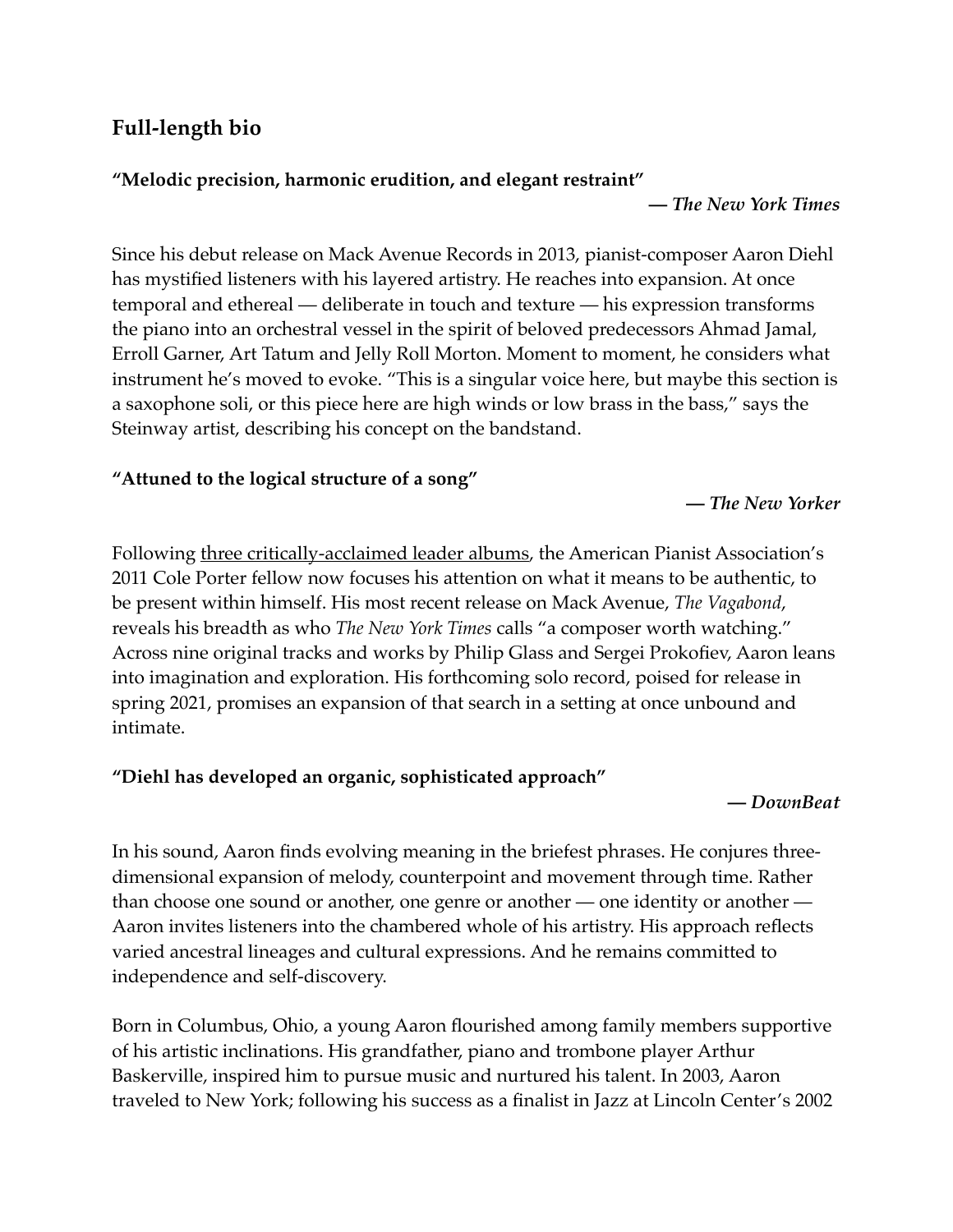Essentially Ellington competition and a subsequent European tour with Wynton Marsalis, he began studying under mentors Kenny Barron, Eric Reed and Oxana Yablonskaya, earning his Bachelor of Music in Jazz Studies at the Juilliard School. His love affair with rub and tension prompted a years-long immersion in seemingly disparate sound palettes he found to be similar in depth, resonance and impulse to explore, from Monk and Ravel to Gershwin and William Grant Still. Among other towering figures, Still in particular inspires Aaron's ongoing curation of Black American composers in his own performance programming, unveiled this past fall at 92nd St. Y. This ongoing project, along with his recent and widely lauded trio interpretations of Glass' iconic repertoire, has propelled Aaron into the next phase of self-actualizing. He embraces the challenge of drawing on other artists' visions and expressions, then interpreting those within the framework of his own personal aesthetic.

## **"Diehl gracefully melds two worlds, merging the improvisational spirit of jazz with the compositional intricacies of Western classical music"**

**—** *DownBeat*

As thoroughly a collaborator as he is a leader, Aaron has appeared at such celebrated international venues as The Barbican, Ronnie Scott's, Elbphilharmonie and Philharmonie de Paris, as well as domestic mainstays Jazz at Lincoln Center, The Kennedy Center, The Village Vanguard and Walt Disney Hall. Jazz Festival appearances comprise performances at Detroit, Newport, Atlanta and Monterey, for which he received the 2014 festival commission. Orchestral performances include hits at New York Philharmonic, Boston Symphony Orchestra, Los Angeles Philharmonic and the Philadelphia Orchestra.

### **"Mr. Diehl play[s] magnificently"**

**—** *The New York Times*

Aaron's appetite for expansion has afforded him passing and extended associations with some of the music's most fascinating and enduring figures including Wynton Marsalis, Benny Golson, Jimmy Heath, Buster Williams, Branford Marsalis, Wycliffe Gordon and Philip Glass. His formative association with multi-GRAMMY awardwinning artist Cecile McLorin Salvant only enhanced his study and deeply personal delivery of the American Songbook. Recent highlights have included appearing at the New York premiere of Philip Glass' complete Etudes at the Brooklyn Academy of Music, collaborating with flamenco guitarist Dani De Morón in Flamenco Meets Jazz (produced by Savannah Music Festival and Flamenco Festival) and performing with the New York Philharmonic and the Cleveland Orchestra as featured soloist on George Gershwin's Piano Concerto in F. The New York Times lauded the "brilliance" of his